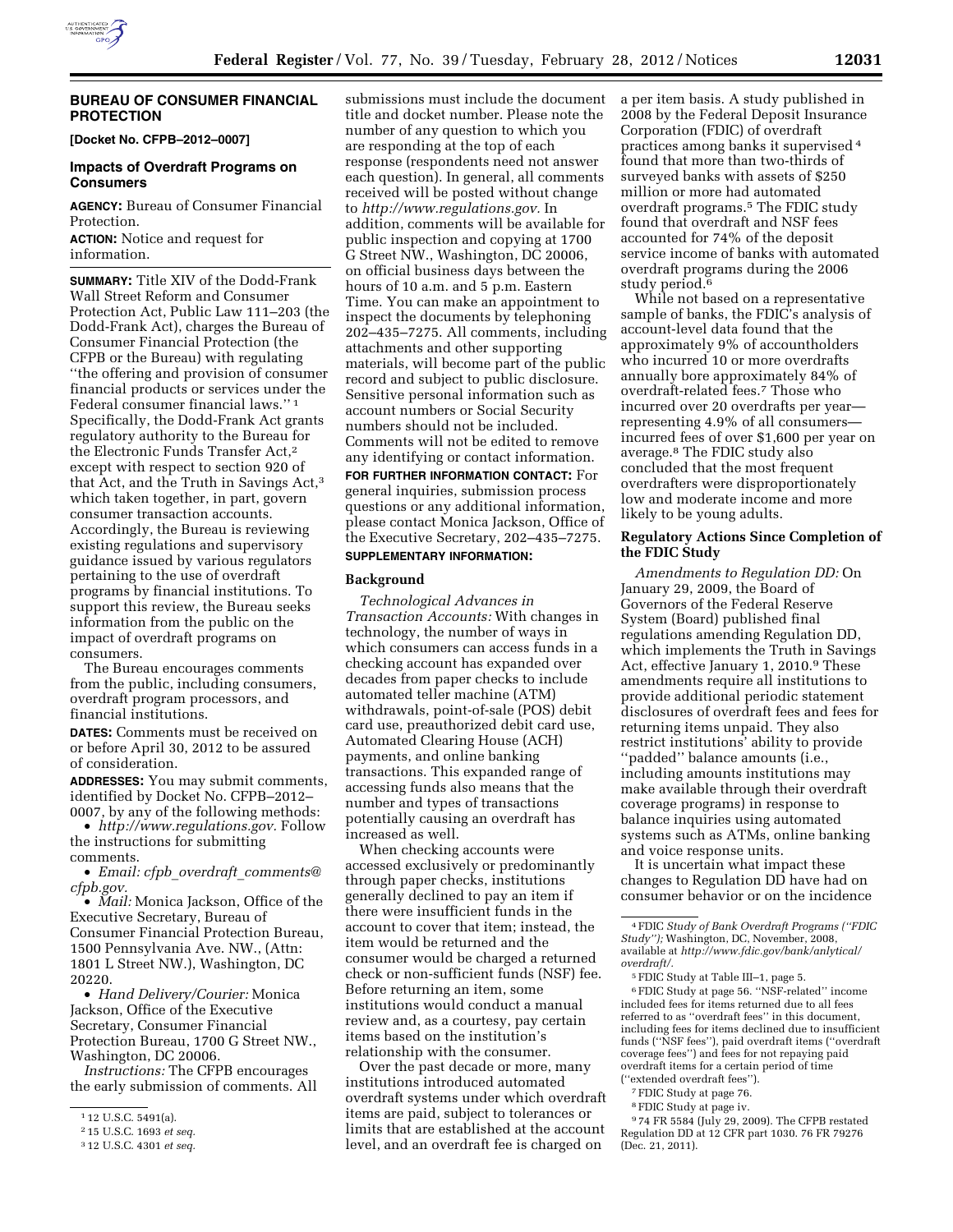of overdrafts or related charges to consumers.

*Amendments to Regulation E:* On November 17, 2009, the Board published final regulations amending Regulation E, which implements the Electronic Fund Transfer Act, effective January 19, 2010.<sup>10</sup> These amendments prohibit financial institutions from charging fees for transactions that overdraw an account by use of a debit card at an ATM and point-of-sale unless the consumer opts in to permitting the institution to authorize and pay overdrafts on these transactions. In so doing the Board noted that ''the cost to consumers of overdraft fees assessed in connection with ATM and debit card overdrafts is significant'' and ''may substantially exceed the amount[s] overdrawn.'' 11 And based upon research that it conducted, the Board found that ''many consumers may not be aware that they are able to overdraft an ATM or POS'' and may therefore ''unintentionally overdraw their account.'' 12 Based on consumer testing, the Board further found that many consumers ''would prefer to have ATM withdrawal and debit card transactions declined if they had insufficient funds, rather than incur an overdraft fee.'' 13

There is disagreement about the impact that this regulatory change has had. For example, a 2011 industry survey of 18 large banks found that only 16% of consumers had opted in for overdraft coverage on ATM and debit card transactions.14 In contrast, Moebs Research estimated that, as of March 2011, 75% of consumers had opted in for such overdraft coverage.15 Further, consumer groups have raised concerns about the manner in which some institutions promoted the opt-in option to their existing checking account customers. For example, one group's survey of consumers found that ''only 33 percent of accountholders opted-in to overdraft coverage, and most who did based their decision on information that was deceptive.'' 16

14Consumer Bankers Association Press Release, October 27, 2011, which can be viewed at *[http://](http://www.cbanet.org/news/PRdetail.cfm?ItemNumber=19595)  [www.cbanet.org/news/PRdetail.cfm?ItemNumber=](http://www.cbanet.org/news/PRdetail.cfm?ItemNumber=19595) [19595.](http://www.cbanet.org/news/PRdetail.cfm?ItemNumber=19595)* 

15Moebs Services press release, March 8, 2011 which can be viewed at *[http://moebs.com/](http://moebs.com/PressReleases/tabid/58/ctl/Details/mid/380/ItemID/199/Default.aspx) [PressReleases/tabid/58/ctl/Details/mid/380/ItemID/](http://moebs.com/PressReleases/tabid/58/ctl/Details/mid/380/ItemID/199/Default.aspx) [199/Default.aspx.](http://moebs.com/PressReleases/tabid/58/ctl/Details/mid/380/ItemID/199/Default.aspx)* 

16Center for Responsible Lending: *Banks Collect Overdraft Opt-ins Through Misleading Marketing; April 2011, page 2, available at [http://www.](http://www.responsiblelending.org/overdraft-loans/policy-legislation/regulators/CRL-OD-Survey-Brief-final-2-4-25-22.pdf) [responsiblelending.org/overdraft-loans/policy-](http://www.responsiblelending.org/overdraft-loans/policy-legislation/regulators/CRL-OD-Survey-Brief-final-2-4-25-22.pdf)*

*Recent FDIC and OCC Supervisory Guidance:* Subsequent to the amendments to Regulations DD and E taking effect, the prudential regulators have expressed ongoing concern about overdraft programs.17 In November 2010, the FDIC issued supervisory guidance to ''assist FDIC-supervised institutions in identifying, managing and mitigating risks associated with overdraft payment programs.'' 18 The FDIC guidance addresses, among other things, the marketing and disclosure practices surrounding automated overdraft and alternatives to overdraft and also the basis on which overdraft charges are assessed, including checkclearing procedures.

In August 2010, the FDIC also issued guidance stating that overdraft payment programs are subject to the requirements of the Equal Credit Opportunity Act (ECOA) as implemented through Regulation B. Specifically, the FDIC adopts the 2005 joint Guidance on Overdraft Protection Programs, stating that ''steering or targeting certain consumers on a prohibited basis for overdraft protection programs while offering other consumers overdraft lines of credit or other more favorable credit products or overdraft services, will raise concerns under the ECOA.'' 19

In June 2011, the Office of the Comptroller of the Currency (OCC) proposed guidance to ''detail[] the principles that the OCC expects national banks to follow in connection with any deposit-related consumer credit product.'' 20 The OCC's proposed guidance includes an appendix that ''illustrate[s] application of these principles to \* \* \* automated overdraft protection products.'' 21 The proposed guidance states that the ''OCC is concerned with several practices that have developed'' with respect to

18FIL–81–2010: *Overdraft Payment Programs and Consumer Protection Final Overdraft Payment Supervisory Guidance,* November 24, 2010, available at *[http://www.fdic.gov/news/news/](http://www.fdic.gov/news/news/financial/2010/fil10081.html) [financial/2010/fil10081.html](http://www.fdic.gov/news/news/financial/2010/fil10081.html)* (FDIC Final Guidance).

19FDIC, *Financial Institution Letter,* (August 11, 2010) (citing the 2005 *Joint Guidance on Overdraft Protection Programs adopted by the* Office of the Comptroller of the Currency; Board of Governors of the Federal Reserve System; Federal Deposit Insurance Corporation; National Credit Union Administration). *[http://www.fdic.gov/news/news/](http://www.fdic.gov/news/news/financial/2010/fil10047a.html) [financial/2010/fil10047a.html.](http://www.fdic.gov/news/news/financial/2010/fil10047a.html)* 

20 *Guidance on Deposit-Related Consumer Credit Products* 76 FR 33409 (June 8, 2011) (OCC Proposed Guidance).

overdraft programs including ''potentially misleading statements'' in marketing; "failure to assess a customer's ability to manage and repay overdraft protection before it is made available to the customer''; ''failure to \* \* \* identify excessive usage''; and ''payment processing intended to maximize overdraft and related fees.'' 22

The FDIC and OCC based their supervisory guidance on safety and soundness concerns, but raised significant consumer protection issues as well.23 The FDIC Final Guidance expressly noted that overdraft programs ''include[d] risks that could result in serious financial harm to certain consumers.'' Similarly, the OCC predicated its proposed guidance ''on the premise that bankers should provide their customers with products they need, and that bankers should not use their products to take advantage of their customer relationship.'' 24

While the OCC document has not been finalized, the proposal is materially different from the FDIC guidance. Indeed, after the OCC issued its proposed guidance, the American Bankers Association wrote to the Bureau and to the prudential regulators (including the OCC) urging the development of a ''uniform set of supervisory expectations'' 25 and forwarding comments urging ''consistent regulatory treatment for similar products."<sup>26</sup>

#### **Request for Information**

The Bureau seeks additional and updated information from the public,

<sup>23</sup> Separately from the FDIC and OCC, the Office of Thrift Supervision (OTS) specifically addressed consumer financial protection concerns in proposed supplemental guidance it issued in April 2010 to OTS guidance issued in 2005 on overdraft programs. For example, the OTS noted that savings associations should avoid practices it labeled as deceptive, such as marketing an account ''without informing consumers of significant overdraft fees associated with an account'' or failing to disclose certain transaction ordering policies and the effect they may have on the frequency with which overdrafts might occur. The OTS also suggested that failing to "limit fees for consumers who frequently overdraw their accounts'' could be unfair as ''these consumers may not be able to avoid the harm caused by high overdraft fees;'' for example, ''those who frequently overdraw accounts may simply not have other options in the market, as they may have credit histories and other characteristics that prevent them from obtaining less expensive services.'' 75 FR 22681 (April 29, 2010).

24OCC Proposed Guidance, 74 FR at 33410. 25American Bankers Association letter to FDIC, OCC, Federal Reserve Board of Governors, and CFPB, August 24, 2011 viewable online at *[http://](http://www.aba.com/aba/documents/news/OverdraftLetter82511.pdf) [www.aba.com/aba/documents/news/](http://www.aba.com/aba/documents/news/OverdraftLetter82511.pdf) [OverdraftLetter82511.pdf.](http://www.aba.com/aba/documents/news/OverdraftLetter82511.pdf)* 

26American Bankers Association letter in response to OCC proposed guidance August 4, 2011 viewable online at *[http://www.aba.com/aba/](http://www.aba.com/aba/documents/news/OCCGuidanceLetter8411.pdf) [documents/news/OCCGuidanceLetter8411.pdf.](http://www.aba.com/aba/documents/news/OCCGuidanceLetter8411.pdf)* 

<sup>10</sup> 74 FR 59033 (Nov. 17, 2009). The rule had a delayed mandatory compliance date of July 1, 2010. The CFPB restated Regulation E at 12 CFR part 1005, 76 FR 81020 (Dec. 27, 2011).

<sup>11</sup> *Id.* at p. 59038.

<sup>12</sup> *Id.* at pp. 59038–59039.

<sup>13</sup> *Id.* at p. 59039.

*[legislation/regulators/CRL-OD-Survey-Brief-final-2-](http://www.responsiblelending.org/overdraft-loans/policy-legislation/regulators/CRL-OD-Survey-Brief-final-2-4-25-22.pdf)  [4-25-22.pdf.](http://www.responsiblelending.org/overdraft-loans/policy-legislation/regulators/CRL-OD-Survey-Brief-final-2-4-25-22.pdf)* 

<sup>17</sup>The prudential regulators had previously expressed concerns about overdraft programs in 2005. *See* 70 FR 8428 (Feb. 18, 2005) (OTS overdraft guidance) and 70 FR 9127 (Feb. 24, 2005) (OCC, FDIC, Board, and NCUA joint overdraft guidance).

<sup>21</sup> *Id.* p. 33409.

<sup>22</sup> *Id.* p. 33411.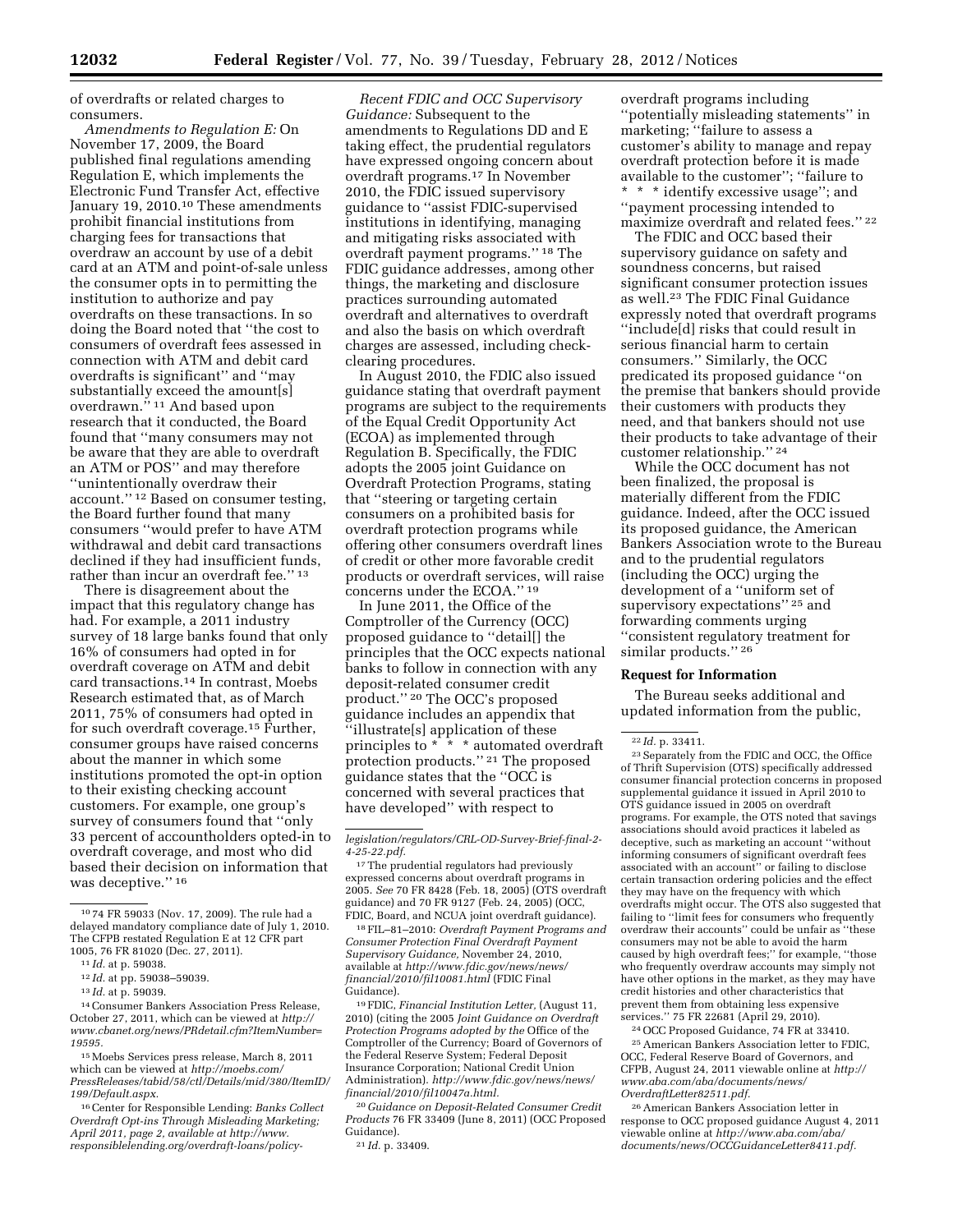including consumers, third party processors, and financial institutions, regarding overdraft programs and their costs, benefits and risks to consumers. This information will enable the Bureau to better understand and evaluate any potential consumer protection issues raised by overdraft programs.

In the questions that follow, we use the terms ''overdraft'' and ''overdraft fee'' broadly to refer to practices followed and fees charged when a consumer initiates a transaction for which there are insufficient funds in the consumer's checking account. Specifically, the term overdraft fee includes fees charged for a returned check (e.g., an NSF fee), fees charged when an overdraft item is paid (i.e., an overdraft coverage fee), and fees charged if an overdraft is not repaid within a specified period of time. The questions are grouped into six broad categories: (a) Lower cost alternatives to overdraft protection programs offered by financial institutions, (b) consumer alerts and information provided regarding balances and overdraft triggers, (c) impact of changes to Regulation DD and Regulation E and overdraft opt-in rates, (d) impact of changes in financial institutions' operating policies, (e) the economics of overdraft programs, and (f) the long-term impact of overdraft programs on consumers. Please feel free to respond to all of the questions or only those that interest you, but please be sure to indicate in your comments which questions you are answering.

### *Lower Cost Alternatives to Overdraft Protection Programs*

1. What alternatives do institutions offer to overdraft protection programs and how much do consumers make use of these alternatives? Among other things, comments could address the availability and utilization of alternatives to traditional overdraft fees—for example, linked savings accounts or overdraft lines of credit especially among those who incur overdraft charges on their checking accounts.

2. To what extent do consumers avail themselves of alternatives to incurring overdraft fees?

3. How are consumers informed of alternatives to overdraft protection programs and how are such alternatives marketed to new customers, existing customers, and to particular customer segments?

4. What portion of the most frequent overdrafters—those who would benefit the most from alternatives—would qualify for a linked savings account (i.e., have a savings account) or line of credit (i.e., pose acceptable credit risk)?

# *Consumer Alerts and Information Provided Regarding Balances and Overdraft Triggers*

5. What opportunities do financial institutions offer consumers to sign up for alerts via text message and/or email that inform consumers when their balances are low and, thus, when payment transactions might put them at risk of incurring an overdraft? The Bureau is interested in programs and technologies that make consumers aware at the time they engage in a transaction that they may incur an overdraft fee. Among other things, comments could address:

a. The extent, if any, to which consumers are given the opportunity to be alerted to and avoid a transaction that would cause an overdraft fee;

b. The marketing of, participation rates in, and impact on consumers, of such alert programs, particularly among those who are likely to incur overdraft fees;

c. The way account balances are communicated generally in response to routine ATM or telephone inquiries;

d. The extent to which communicated balances differ from available balances and whether these differences affect consumers' ability to avoid incurring overdrafts; and

e. The balance calculations—e.g., available vs. actual balances—used to determine when an overdraft has occurred in end-of-day batch processing.

6. Whether a particular transaction will incur an overdraft fee depends upon the interaction of various terms, rules, and practices, including those governing funds availability, the posting order of debits and credits, the amount by which an account must be overdrawn to trigger an overdraft fee, the number of overdraft fees that can be incurred in a single day, and whether the fee is onetime or for each day the account remains in overdraft status. Comments could include information regarding how these are communicated to consumers and the extent to which consumers understand them. For example:

a. In what ways are consumers informed of the rules and practices that determine which transactions will cause overdraft fees to be incurred? When they enroll in an account? As part of notices that they have incurred an overdraft?

b. Is there any customer research available that documents consumers' perceptions regarding how transactions are processed, when overdrafts are incurred, and when related fees are charged?

c. What changes in consumer behavior or understanding of overdrafts have resulted from the changes that took effect in Regulation DD in 2010?

*Impact of Changes to Regulation DD, Regulation E, and Overdraft Opt-In Rates* 

7. The Bureau is interested in the impact of the changes to Regulation E that took effect in 2010 on consumers. Among other things, comments could address:

a. What were the variations across institutions in opt-in rates among consumers with accounts as of July 1, 2010? What variations in opt-in rates occur now among institutions? What differences in marketing and disclosures practices may be responsible for differences in opt-in rates?

b. How did opt-in rates vary based upon prior usage of overdraft? Were there significant variations between non-overdrafters, occasional overdrafters, and frequent overdrafters (e.g., those who incurred 10 or more overdrafts in a year)?

c. How did the opt-in rates vary based upon average account balance or demographic characteristics, such as income, age, or education level?

d. How do the overdraft frequencies of consumers who opted in differ from those who did not?

8. The Bureau is interested in learning how institutions are conducting outreach to customers who incur overdrafts repeatedly, what policies have been implemented to manage both the risks and needs such customers may present, and which options are given to such customers. The Bureau is aware that some institutions may charge fees based on accounts being overdrawn, notwithstanding the customer's request to close the account, and would like to understand what impact this practice may have. Among other things, the Bureau is particularly interested in hearing more about:

a. The extent to which consumers are permitted to close existing accounts when there are outstanding overdraft fees;

b. The consequences to consumers of keeping accounts open that have outstanding overdraft fees and what additional fees consumers accrue; and

c. The practices that can best serve consumers who have incurred negative balances while protecting institutional safety.

#### *Impact of Changes in Financial Institutions' Operating Policies*

9. The Bureau is aware that some institutions have recently changed their order of processing transactions in various ways, including, for example, adoption of a purely chronological